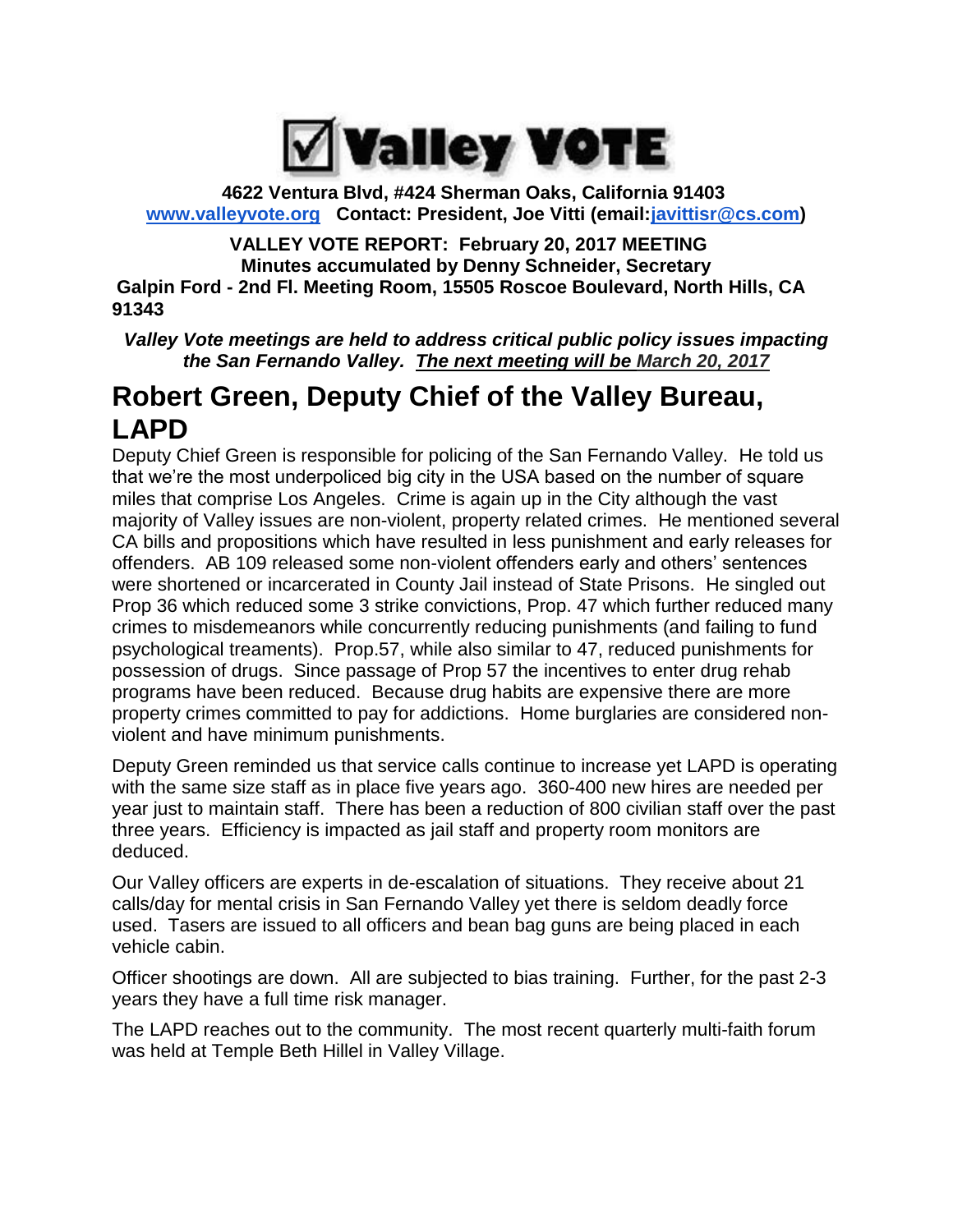# **Issam Najm, President, Porter Ranch Neighborhood Council**

Mr. Najm discussed the status of the Aliso Canyon gas storage facility which held as much as 86 billion cubic feet of natural gas. A substantial gas release and ensuing evacuation occurred in October 2015 when a well casing blew which created a 25' x 50' crater that spewed over 100,000 tons of contaminants into the air over a four month period.

To reduce the high pressure a substantial amount of gas stored at the facility was removed; only 15 billion cubic feet is now stored in the facility. The major leak was finally sealed in February, but health problems are persisting for residents who were cleared to return to their homes. Minor leaks have continued. Residents are continuing to exhibit nausea and other symptoms.

The precise cause of the casing failure and issues is not determined. The City of LA is hampered to protect its citizens as the canyon is on County land and the city residential areas are adjacent to the canyon. Penalties are not necessarily paid to the victims. Further, different agencies regulate the gas storage overall process; DOGGR (a state agency) regulates the gas storage when underground while the PUC (Public Utilities Commission) regulates during gas transmission, and the AQMD (Air Quality Management District) gets jurisdiction upon gas release.

A recent fine imposition on the gas company resulted in a \$40M general health study, \$1M to study this specific issue, and \$6M to the agency for general operations.

Getting detailed certainty of the cause of the casing failure will be difficult at best. A recent bill introduced to protect this community is SB57 which calls for no reopening of this storage facility unless the actual failure cause and mechanism can be verified. In the mean time, this community lives in an area which can continue to have issues.

# **A Valley VOTE press release supporting Measure S was distributed. It can also be found a[twww.ValleyVOTE.org.](http://www.valleyvote.org/)**

# **Valley VOTE Member Reports**

## **Victor N. Viereck - Stagnation Measure**

There is a hotly contested measure on the March 7 ballot. It's Measure S, and it has a lot to do with real estate, particularly housing. A driving force behind it is opposing supposed corruption involved in planning and building some developments. Such practices have probably been around for generations. Although new measures and regulations attempting Neighborhood Integrity would create Stagnation for currently targeted projects, in some (or many) cases corruption would find its way around new restrictions. One detail not disclosed in the Voter Information Pamphlet is when the twoyear moratorium starts-upon passage of Measure S, or upon the date of an application for project approval.

Besides the Stagnation S would create, the impact (from reduced construction) on housing, jobs, and tax revenue would be destructive. Advocates of S oppose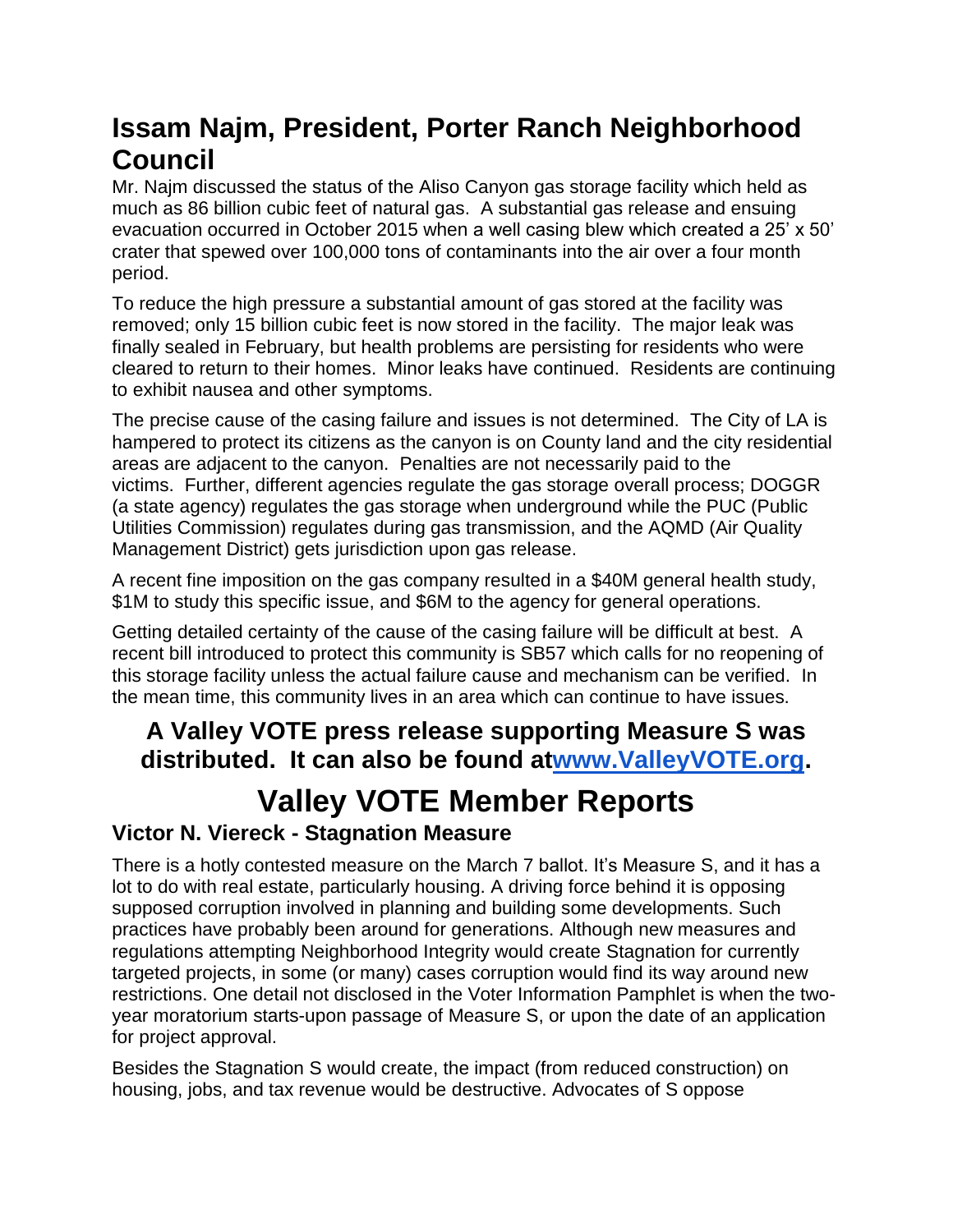developments that include expensive apartments, but claim their program would allow construction of AFFORDABLE HOUSING. Regardless of planned or supposed rental rates, availability of more apartments has a tendency to lower rents. Since the City of Los Angeles has a Rent Stabilization Ordinance (known as rent control), a new Rent Registration requirement, and a new Exclusive Trash Hauling program, less people will be interested in apartment ownership. So called Affordable Housing properties have their own problems. Apartments included in "Affordable Housing" have some less affordable aspects. "Affordable" apartments result in higher rents for other tenants in the same property, and/or less rental income for the owner. When the rental income is lower, so are tax revenues from property tax, income tax, and business license tax. But if the apartment building is owned by a non-profit, it is tax exempt. That certainly is not affordable for the various governmental levels (that we, as taxpayers are required to support).

So, even though some supposedly harmful projects would be prevented, the rental housing industry would be Stagnated even moreso. *Victor N. Viereck [818-985 9174](tel:%28818%29%20985-9174)*

### **Ernie Hilger - Veterans Housing and Health Care**

I AM A LIFE MEMBER OF THE DISABLED AMERICAN VETERANS (DAV). Our organization has assisted over 301,000 veterans with their claims in 2015 and millions of veterans since its founding on September 25, 1920. Topics covered:

- Conditional USE Permit (CUP) LA Council File 17-0020 WLA VA & Brentwood School Expansion
- PLUM Committee Hearing at Los Angeles City Hall on February 7, 2017
- Veteran Centric Policy West LA VA
- Community Veterans Oversight Engagement Board (CVOEB)

The work product of the CUP Council File 17-0200 is the product of a flawed process which is in violation of the bipartisan/bicameral Federal Law 5936, West Los Angeles Leasing Act of 2016, signed by the President on September 29, 2016.

This legislation codifies the legislative changes, complete with timelines for construction and integrated veterans medical care for the renewal of the rededicated "NATIONAL SOLDIERS HOME" on the West LA VA campus and the implementation of the new 'Veteran Centric Only Policy" for the West LA VA campus stated in the legislation..

The West Los Angeles Leasing Act of 2016 legislation spells out the specific communication processes to be employed to build trust between the Veterans, the Community and the VA to keep all parties on the same page, to prevent "Masters of their own interests from prevailing to the detriment of Veterans and their Families."

The veterans community at large was not informed of the Brentwood School Expansion plans and the proposed hauling routes through the West LA VA Campus.

The Act establishes and empowers the Community Veterans Oversight Engagement Board (CVOEB) to provide advice and recommendations on the implementation of the draft master plan approved by the secretary on January 28, 2016.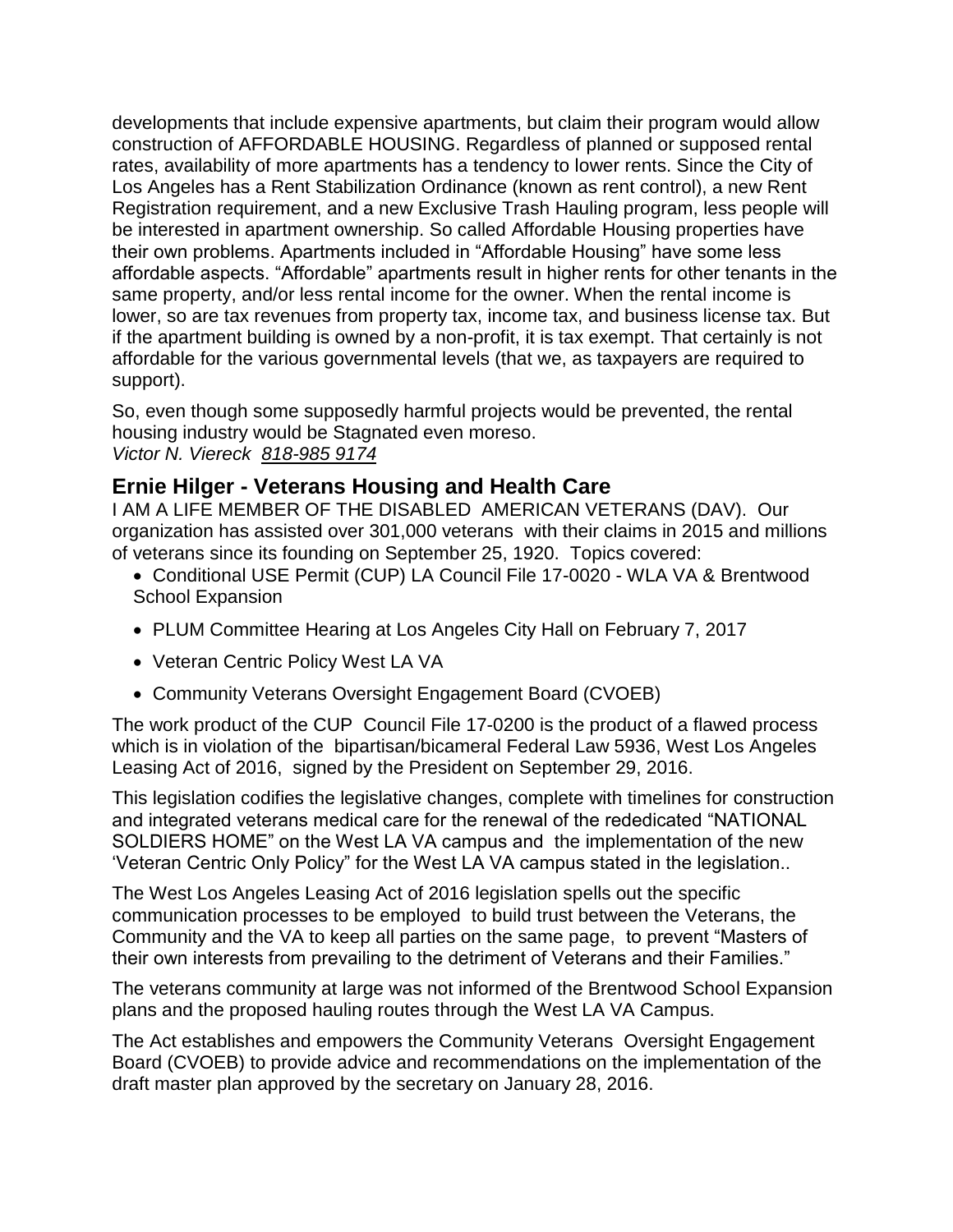The veterans Community is going on record to the City because the VA has sent mixed messages by their words and actions. To this date the CVOEB has not been consulted and has therefore not exercised its statutory function with respect to construction truck access or Brentwood School's expansion.

Ernie Hilger [818 926 6892](tel:%28818%29%20926-6892)

## **Ralph Kroy Sunshine Canyon**

Wayde Hunter, as your guest speaker, brought you up to date at the last meeting on the SCAQMD Stipulated Order for Abatement of Odors, and the most significant mitigation condition they approved was to have only the transfer/long-haul trailers from Republic, the City and from third parties banned year-round from entering the landfill until 9 am rather than banning all trash vehicles until 9 am and reducing the trash accepted to 6,000 tons per day.

The reduction in the transfer/long-haul trailers began on December 15, 2016, however, in January 2017 there were 200 calls to the SCAQMD reporting odors (a100% increase from last year) resulting in 6 Notice of Violation (NOV) being issued…. So, it appears that once again, the approved mitigation to abate the odors is not enough to bring relief to the community.

The SCAQMD eight-year tally for odors reported (January 2009 through January 2017) now stands at 10,173 odor complaints and 200 NOVs.

BFI/Republic is due back in front of the SCAQMD Hearing Board once again on March 1, 2017 at 9 am in Diamond Bar to hear their traffic plan plus if the curbside trash collection trucks can be rescheduled until 9 am. We believe that this rescheduling will not occur as the City was uncooperative in even rescheduling their transfer/long-haul trucks.

BFI/Republic has appealed the NOV issued by County Regional Planning on October 25, 2016 for its failure to comply with requests from County Public Works for information, and a hearing will be held on March 7, 2017 at 9 am at Regional Planning, Room 150, 320 W. Temple, Los Angeles. It is not known at this time, whether or not it will be open to the public.

And finally, the clock is ticking under an Order to Abate from the County Department of Public Health which was issued on November 9, 2016 for not taking adequate measures to sufficiently address complaints under Condition 45 of the CUP, and it further states that the landfill "must abate the conditions at the landfill which have been the cause of the repeated air quality violations and persistent odors which constitute the nuisance by March 30, 2017".

Ralph Kroy [REKroy@aol.com](mailto:REKroy@aol.com)

#### **Airport Report – Denny Schneider**

LAX traffic continues to expand. Regional airports are now also expanding as well. Ontario Airport, consistently losing passengers to LAX prior to return of local control in November, increased 0.8% in December and Southwest Airlines started regular service to Dallas in January.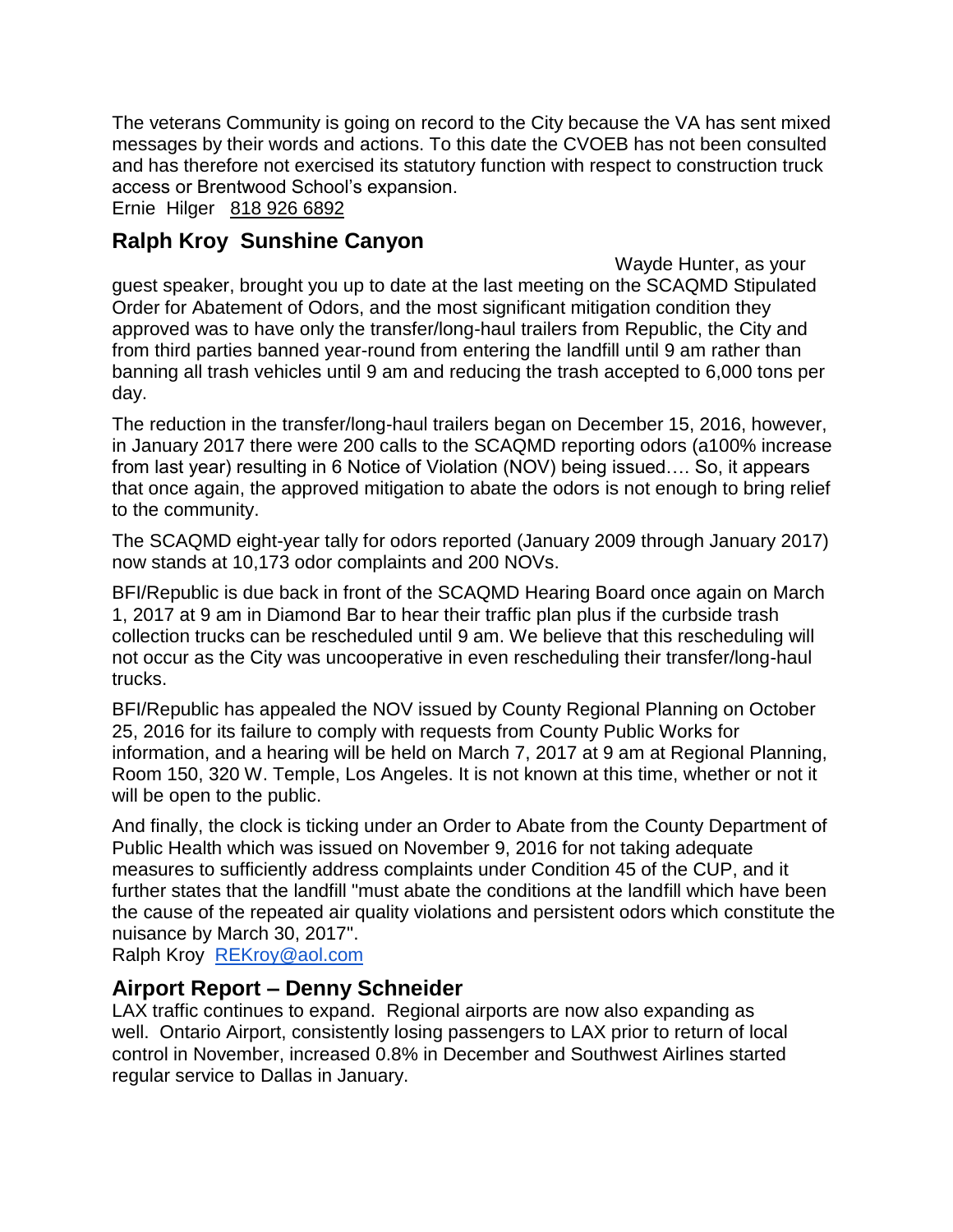Aircraft noise complaints related to LAX are increasing. Areas as far east as Monterey Park, La Habra Heights, and even Huntington Park are expressing grave concerns and this is before the NextGen, GPS controlled traffic controls, will concentrate flights over some residents as changes to the So. Cal. Metroplex starts in March. It is difficult to identify ways to work with the FAA to reduce the impacts.

LAX is starting approval of its Landside Access Modernization Program LAMP). The first approval hearing is on March 2at the Board of Airport Commission. The Final Environmental Impact Report was released at the end of last week. Significant changes to the LAX Plan and LAX Specific Plan are being sought. LA Planning held a hearing on changes two weeks ago. True to form, edited documents were released to the public on the day of the hearing with comments due within a week. ARSAC discovered several issues whereby LAWA removed control and mitigation requirements. LAWA says that requirements will be added back into a Mitigation and Monitoring Report Requirement. The documents also give more authority to the BOAC and LAWA by reducing requirements for LA Planning and City Council approvals.

The LAMP project implementation is moving forward. Preparatory projects begin later this year. The first target milestones will be completion of the basic project in 2024 before the desired LA Olympic Games. The design of the project is not optimal in the opinion of ARSAC, but we are hoping that it will be functional. Because of the recent MOU with LA ARSAC is allowed to provide comments about any potential improvements but is not allowed to take any legal action to slow or stop the LAMP.

There are about 500 homeless people living in Manchester Square where the LAMP is to begin. There is significant concern about what will happen to these people and how to provide services to them before groundbreaking later this year.

For more information: Denny Schneider, ARSAC President. [www.RegionalSolution.org](http://www.regionalsolution.org/) [Denny@WeLiveFree.com](mailto:Denny@WeLiveFree.com) [213 675-1817](tel:(213)%20675-1817)

*Denny Schneider, President ARSAC [www.RegionalSolution.org](http://www.regionalsolution.org/) [213-675-1817](tel:%28213%29%20675-1817)*

*----------------------------------------------------*

*Valley VOTE is a 501c4 nonprofit with NO PAID STAFF. Your ANNUAL dues helps us to continue to meet our goals. Member \$25; Board Member - \$50. Thanks!!! Mail your check to Valley VOTE - 14622 Ventura Blvd. #424 Sherman Oaks CA. 91403 We thank you for your support.* 

#### *Valley VOTE Mission Statement*

*Valley VOTE is a diverse coalition of San Fernando Valley residents, business people, educators, community activists, and organizations, committed to exploring and fostering the implementation of programs that empower the people of the San Fernando Valley and the City of Los Angeles, to improve local governance, education and public participation on policy matters. We meet monthly to address key policy issues and hear reports from our standing committee chairs. For additional information about Valley VOTE, for an upcoming meeting agenda, or for previous meeting reports and press releases, we encourage you to go to our web site - Valleyvote.org. The press and public are*